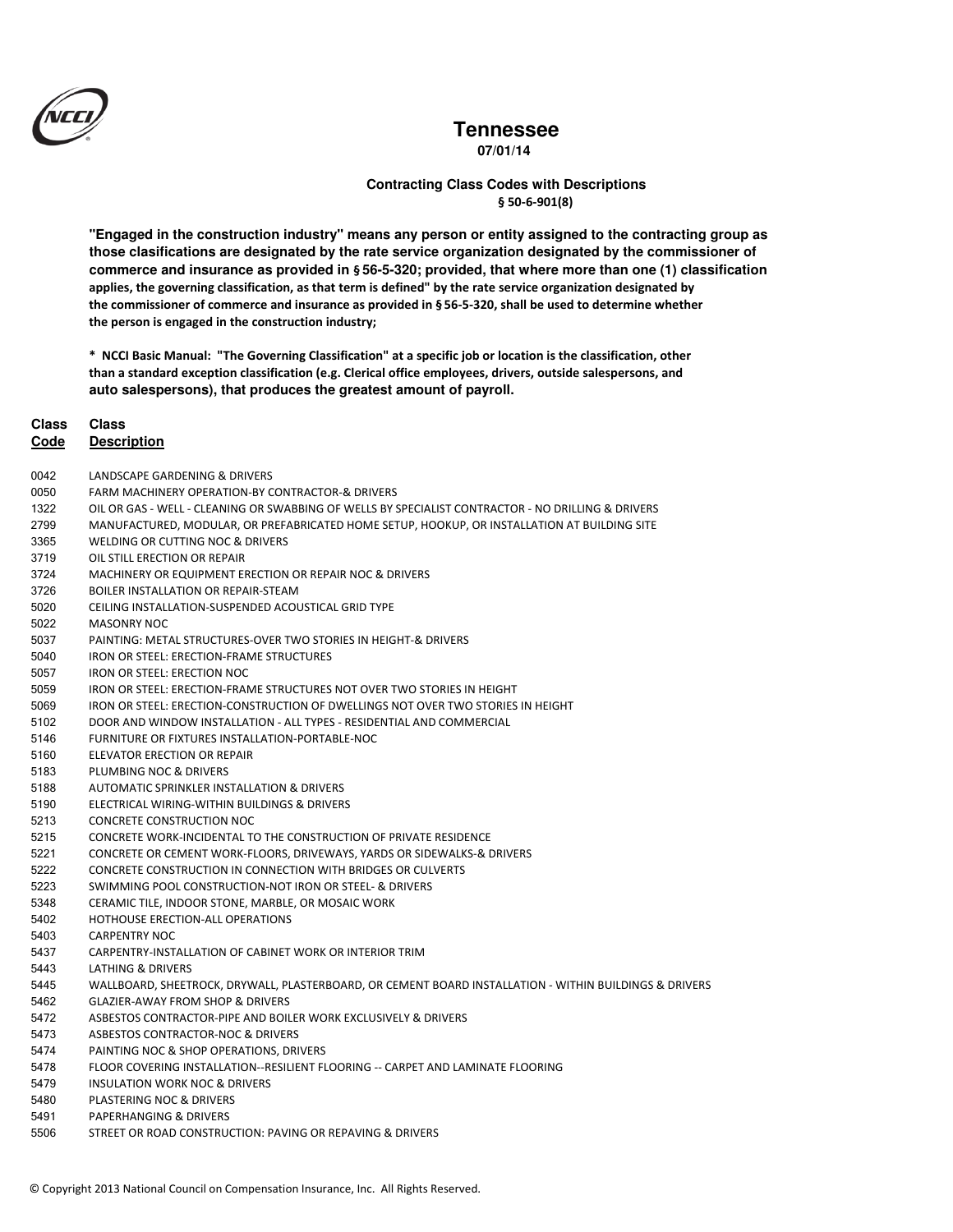

**07/01/14**

### § 50-6-901(8) **Contracting Class Codes with Descriptions**

**"Engaged in the construction industry" means any person or entity assigned to the contracting group as those clasifications are designated by the rate service organization designated by the commissioner of commerce and insurance as provided in** § **56-5-320; provided, that where more than one (1) classification**  applies, the governing classification, as that term is defined" by the rate service organization designated by the commissioner of commerce and insurance as provided in § 56-5-320, shall be used to determine whether the person is engaged in the construction industry;

\* NCCI Basic Manual: "The Governing Classification" at a specific job or location is the classification, other than a standard exception classification (e.g. Clerical office employees, drivers, outside salespersons, and **auto salespersons), that produces the greatest amount of payroll.**

### **Class Class**

- STREET OR ROAD CONSTRUCTION: SUBSURFACE WORK & DRIVERS
- 5508 STREET OR ROAD CONSTRUCTION: ROCK EXCAVATION & DRIVERS
- 5535 SHEET METAL WORK INSTALLATION & DRIVERS
- 5537 HEATING, VENTILATION, AIR-CONDITIONING AND REFRIGERATION SYSTEMS-INSTALLATION, SERVICE AND REPAIR, SHOP, YARD & DRIVERS
- 5538 SHEET METAL WORK-SHOP AND OUTSIDE-NOC & DRIVERS
- METAL BUILDING ERECTION-PREFABRICATED & DRIVERS
- 5551 ROOFING-ALL KINDS & DRIVERS
- 5604 CONSTRUCTION -- EXECUTIVES, SUPERVISORS OR FOREMEN OVERSEEING JOBSITES -- NOT PERFORMING ACTUAL CONSTRUCTION WORK
- CONTRACTOR--PROJECT MANAGER, CONSTRUCTION EXECUTIVE, CONSTRUCTION MANAGER OR CONSTRUCTION SUPERINTENDENT
- CLEANER DEBRIS REMOVAL CONSTRUCTION
- CLEANER DEBRIS REMOVAL TEMPORARY LABOR SERVICE
- 5645 CARPENTRY- CONSTRUCTION OF RESIDENTIAL DWELLINGS NOT EXCEEDING THREE STORIES IN HEIGHT
- BUILDING RAISING OR MOVING
- 5705 SALVAGE OPERATION-NO WRECKING OR ANY STRUCTURAL OPERATIONS
- 6003 PILE DRIVING
- JETTY OR BREAKWATER CONSTRUCTION-ALL OPERATIONS TO COMPLETION & DRIVERS
- 6017 DAM OR LOCK CONSTRUCTION: CONCRETE WORK-ALL OPERATIONS
- 6018 DAM OR LOCK CONSTRUCTION: EARTH MOVING OR PLACING-ALL OPERATIONS & DRIVERS
- 6045 LEVEE CONSTRUCTION-ALL OPERATIONS TO COMPLETION & DRIVERS
- 6204 DRILLING NOC & DRIVERS
- 6206 OIL OR GAS WELL: CEMENTING & DRIVERS
- OIL OR GAS WELL SPECIALTY TOOL & EQUIPMENT LEASING NOC ALL EMPLOYEES AND DRIVERS
- 6214 OIL OR GAS WELL: PERFORATING OF CASING-ALL EMPLOYEES & DRIVERS
- OIL OR GAS LEASE WORK NOC BY SPECIALIST CONTRACTOR & DRIVERS
- 6217 **EXCAVATION & DRIVERS**
- 6229 IRRIGATION OR DRAINAGE SYSTEM CONSTRUCTION & DRIVERS
- 6233 OIL OR GAS PIPELINE CONSTRUCTION & DRIVERS
- OIL OR GAS WELL: DRILLING OR REDRILLING & DRIVERS
- OIL OR GAS WELL: INSTALLATION OR RECOVERY OF CASING & DRIVERS
- OIL OR GAS WELL: INSTRUMENT LOGGING OR SURVEY WORK & DRIVERS
- TUNNELING-NOT PNEUMATIC-ALL OPERATIONS
- SHAFT SINKING-ALL OPERATIONS
- TUNNELING-PNEUMATIC-ALL OPERATIONS
- SEWER CONSTRUCTION-ALL OPERATIONS & DRIVERS
- GAS MAIN OR CONNECTION CONSTRUCTION & DRIVERS
- CONDUIT CONSTRUCTION-FOR CABLES OR WIRES-& DRIVERS
- 6400 FENCE INSTALLATION AND REPAIR - METAL, VINYL, WOOD, OR PREFABRICATED CONCRETE PANEL FENCE INSTALLED BY HAND
- 7538 ELECTRIC LIGHT OR POWER LINE CONSTRUCTION & DRIVERS
- BURGLAR AND FIRE ALARM INSTALLATION OR REPAIR & DRIVERS
- 7855 RAILROAD CONSTRUCTION: LAYING OR RELAYING OF TRACKS OR MAINTENANCE OF WAY BY CONTRACTOR-NO WORK ON ELEVATED RAILROADS-& DRIVERS
- 8227 CONSTRUCTION OR ERECTION PERMANENT YARD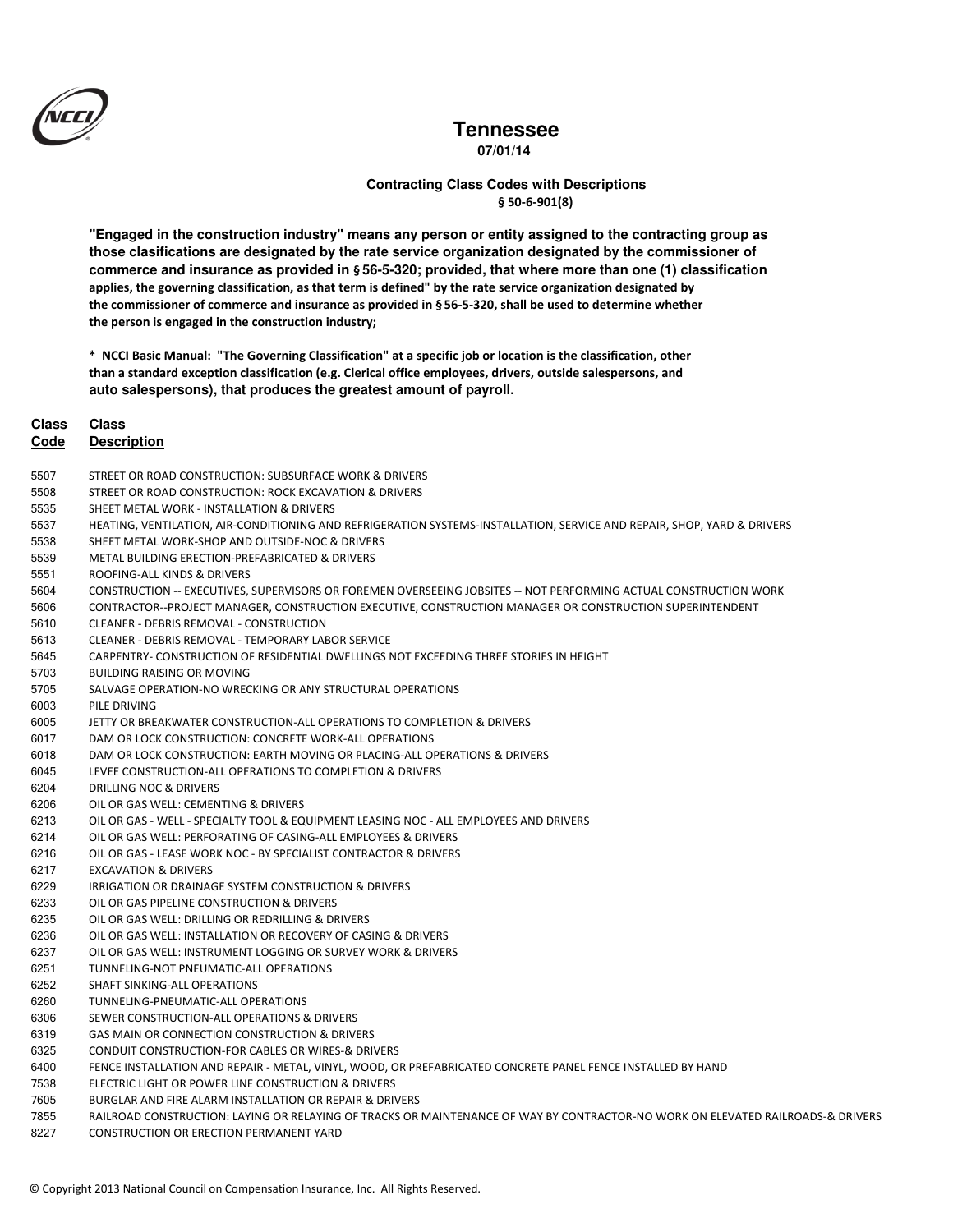

**07/01/14**

### § 50-6-901(8) **Contracting Class Codes with Descriptions**

**"Engaged in the construction industry" means any person or entity assigned to the contracting group as those clasifications are designated by the rate service organization designated by the commissioner of commerce and insurance as provided in** § **56-5-320; provided, that where more than one (1) classification**  applies, the governing classification, as that term is defined" by the rate service organization designated by the commissioner of commerce and insurance as provided in § 56-5-320, shall be used to determine whether the person is engaged in the construction industry;

\* NCCI Basic Manual: "The Governing Classification" at a specific job or location is the classification, other than a standard exception classification (e.g. Clerical office employees, drivers, outside salespersons, and **auto salespersons), that produces the greatest amount of payroll.**

#### **Class Class**

#### **Code Description**

9534 MOBILE CRANE AND HOISTING SERVICE CONTRACTORS-NOC-ALL OPERATIONS-INCLUDING YARD EMPLOYEES AND DRIVERS 9554 SIGN INSTALLATION, MAINTENANCE, REPAIR OR REMOVAL & DRIVERS

### Class Class Description SORT

#### **Code**

- 5473 ASBESTOS CONTRACTOR-NOC & DRIVERS
- 5472 ASBESTOS CONTRACTOR-PIPE AND BOILER WORK EXCLUSIVELY & DRIVERS
- 5188 AUTOMATIC SPRINKLER INSTALLATION & DRIVERS
- 3726 BOILER INSTALLATION OR REPAIR-STEAM
- BUILDING RAISING OR MOVING
- BURGLAR AND FIRE ALARM INSTALLATION OR REPAIR & DRIVERS
- 5645 CARPENTRY- CONSTRUCTION OF RESIDENTIAL DWELLINGS NOT EXCEEDING THREE STORIES IN HEIGHT
- 5403 CARPENTRY NOC
- 5437 CARPENTRY-INSTALLATION OF CABINET WORK OR INTERIOR TRIM
- CEILING INSTALLATION-SUSPENDED ACOUSTICAL GRID TYPE
- 5348 CERAMIC TILE, INDOOR STONE, MARBLE, OR MOSAIC WORK
- CLEANER DEBRIS REMOVAL CONSTRUCTION
- CLEANER DEBRIS REMOVAL TEMPORARY LABOR SERVICE
- CONCRETE CONSTRUCTION IN CONNECTION WITH BRIDGES OR CULVERTS
- 5213 CONCRETE CONSTRUCTION NOC
- CONCRETE OR CEMENT WORK-FLOORS, DRIVEWAYS, YARDS OR SIDEWALKS-& DRIVERS
- CONCRETE WORK-INCIDENTAL TO THE CONSTRUCTION OF PRIVATE RESIDENCE
- CONDUIT CONSTRUCTION-FOR CABLES OR WIRES-& DRIVERS
- 5604 CONSTRUCTION -- EXECUTIVES, SUPERVISORS OR FOREMEN OVERSEEING JOBSITES -- NOT PERFORMING ACTUAL CONSTRUCTION WORK
- 8227 CONSTRUCTION OR ERECTION PERMANENT YARD
- CONTRACTOR--PROJECT MANAGER, CONSTRUCTION EXECUTIVE, CONSTRUCTION MANAGER OR CONSTRUCTION SUPERINTENDENT
- 6017 DAM OR LOCK CONSTRUCTION: CONCRETE WORK-ALL OPERATIONS
- 6018 DAM OR LOCK CONSTRUCTION: EARTH MOVING OR PLACING-ALL OPERATIONS & DRIVERS
- DOOR AND WINDOW INSTALLATION ALL TYPES RESIDENTIAL AND COMMERCIAL
- 6204 DRILLING NOC & DRIVERS
- 7538 ELECTRIC LIGHT OR POWER LINE CONSTRUCTION & DRIVERS
- ELECTRICAL WIRING-WITHIN BUILDINGS & DRIVERS
- ELEVATOR ERECTION OR REPAIR
- EXCAVATION & DRIVERS
- FARM MACHINERY OPERATION-BY CONTRACTOR-& DRIVERS
- 6400 FENCE INSTALLATION AND REPAIR - METAL, VINYL, WOOD, OR PREFABRICATED CONCRETE PANEL FENCE INSTALLED BY HAND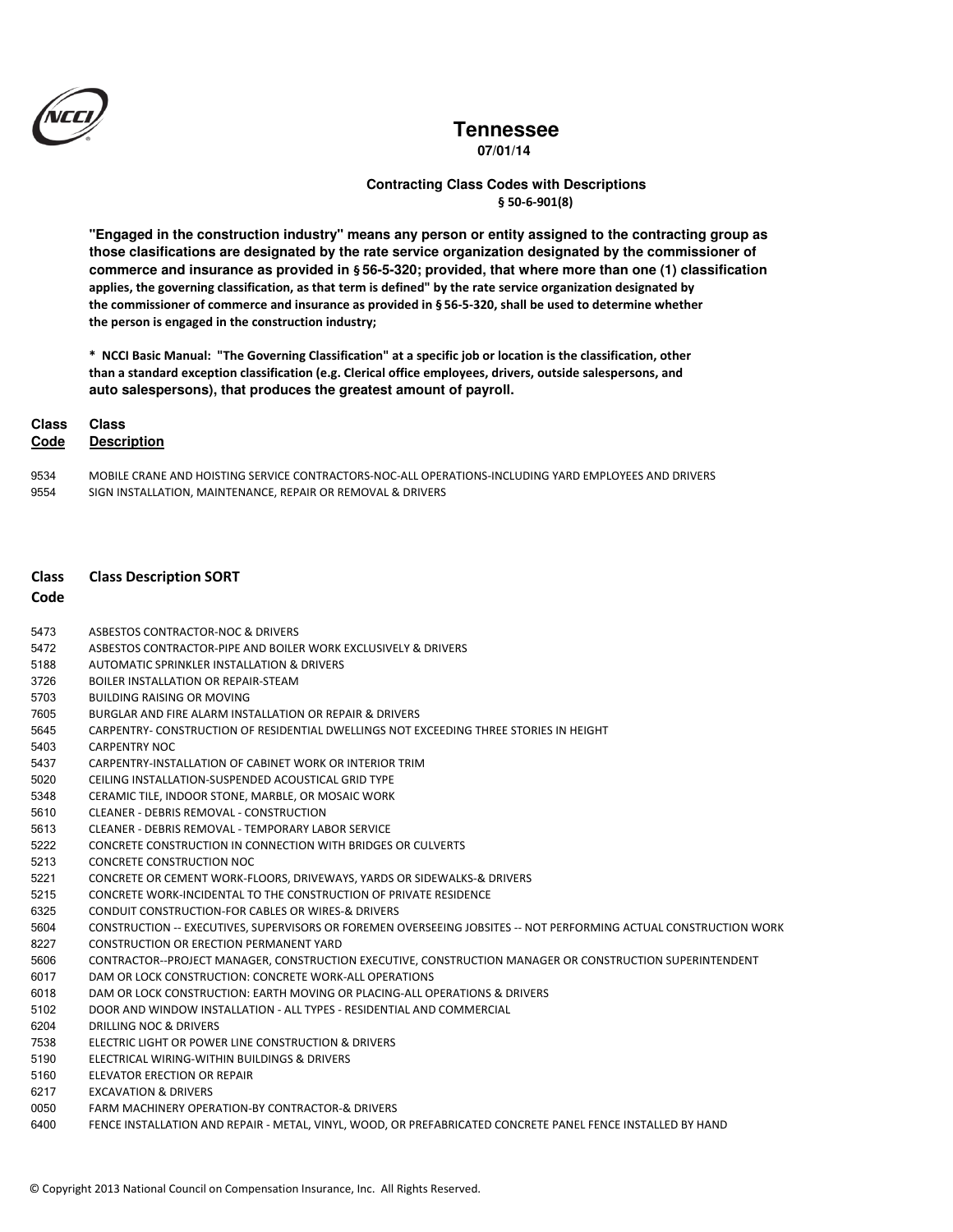

**07/01/14**

### § 50-6-901(8) **Contracting Class Codes with Descriptions**

**"Engaged in the construction industry" means any person or entity assigned to the contracting group as those clasifications are designated by the rate service organization designated by the commissioner of commerce and insurance as provided in** § **56-5-320; provided, that where more than one (1) classification**  applies, the governing classification, as that term is defined" by the rate service organization designated by the commissioner of commerce and insurance as provided in § 56-5-320, shall be used to determine whether the person is engaged in the construction industry;

\* NCCI Basic Manual: "The Governing Classification" at a specific job or location is the classification, other than a standard exception classification (e.g. Clerical office employees, drivers, outside salespersons, and **auto salespersons), that produces the greatest amount of payroll.**

### **Class Class**

- 5478 FLOOR COVERING INSTALLATION--RESILIENT FLOORING -- CARPET AND LAMINATE FLOORING
- 5146 FURNITURE OR FIXTURES INSTALLATION-PORTABLE-NOC
- GAS MAIN OR CONNECTION CONSTRUCTION & DRIVERS
- 5462 GLAZIER-AWAY FROM SHOP & DRIVERS
- 5537 HEATING, VENTILATION, AIR-CONDITIONING AND REFRIGERATION SYSTEMS-INSTALLATION, SERVICE AND REPAIR, SHOP, YARD & DRIVERS
- 5402 HOTHOUSE ERECTION-ALL OPERATIONS
- 5479 INSULATION WORK NOC & DRIVERS
- 5057 IRON OR STEEL: ERECTION NOC
- IRON OR STEEL: ERECTION-CONSTRUCTION OF DWELLINGS NOT OVER TWO STORIES IN HEIGHT
- 5040 IRON OR STEEL: ERECTION-FRAME STRUCTURES
- 5059 IRON OR STEEL: ERECTION-FRAME STRUCTURES NOT OVER TWO STORIES IN HEIGHT
- IRRIGATION OR DRAINAGE SYSTEM CONSTRUCTION & DRIVERS
- JETTY OR BREAKWATER CONSTRUCTION-ALL OPERATIONS TO COMPLETION & DRIVERS
- 0042 LANDSCAPE GARDENING & DRIVERS
- 544 LATHING & DRIVERS
- 6045 LEVEE CONSTRUCTION-ALL OPERATIONS TO COMPLETION & DRIVERS
- 3724 MACHINERY OR EQUIPMENT ERECTION OR REPAIR NOC & DRIVERS
- MANUFACTURED, MODULAR, OR PREFABRICATED HOME SETUP, HOOKUP, OR INSTALLATION AT BUILDING SITE
- 5022 MASONRY NOC
- METAL BUILDING ERECTION-PREFABRICATED & DRIVERS
- 9534 MOBILE CRANE AND HOISTING SERVICE CONTRACTORS-NOC-ALL OPERATIONS-INCLUDING YARD EMPLOYEES AND DRIVERS
- OIL OR GAS LEASE WORK NOC BY SPECIALIST CONTRACTOR & DRIVERS
- OIL OR GAS WELL CLEANING OR SWABBING OF WELLS BY SPECIALIST CONTRACTOR NO DRILLING & DRIVERS
- OIL OR GAS WELL SPECIALTY TOOL & EQUIPMENT LEASING NOC ALL EMPLOYEES AND DRIVERS
- 6233 OIL OR GAS PIPELINE CONSTRUCTION & DRIVERS
- 6206 OIL OR GAS WELL: CEMENTING & DRIVERS
- OIL OR GAS WELL: DRILLING OR REDRILLING & DRIVERS
- 6236 OIL OR GAS WELL: INSTALLATION OR RECOVERY OF CASING & DRIVERS
- 6237 OIL OR GAS WELL: INSTRUMENT LOGGING OR SURVEY WORK & DRIVERS
- 6214 OIL OR GAS WELL: PERFORATING OF CASING-ALL EMPLOYEES & DRIVERS
- 3719 OIL STILL ERECTION OR REPAIR
- 5474 PAINTING NOC & SHOP OPERATIONS, DRIVERS
- PAINTING: METAL STRUCTURES-OVER TWO STORIES IN HEIGHT-& DRIVERS
- 5491 PAPERHANGING & DRIVERS
- 6003 PILE DRIVING
- 548 PLASTERING NOC & DRIVERS
- 5183 PLUMBING NOC & DRIVERS
- 7855 RAILROAD CONSTRUCTION: LAYING OR RELAYING OF TRACKS OR MAINTENANCE OF WAY BY CONTRACTOR-NO WORK ON ELEVATED RAILROADS-& DRIVERS
- ROOFING-ALL KINDS & DRIVERS
- SALVAGE OPERATION-NO WRECKING OR ANY STRUCTURAL OPERATIONS
- SEWER CONSTRUCTION-ALL OPERATIONS & DRIVERS